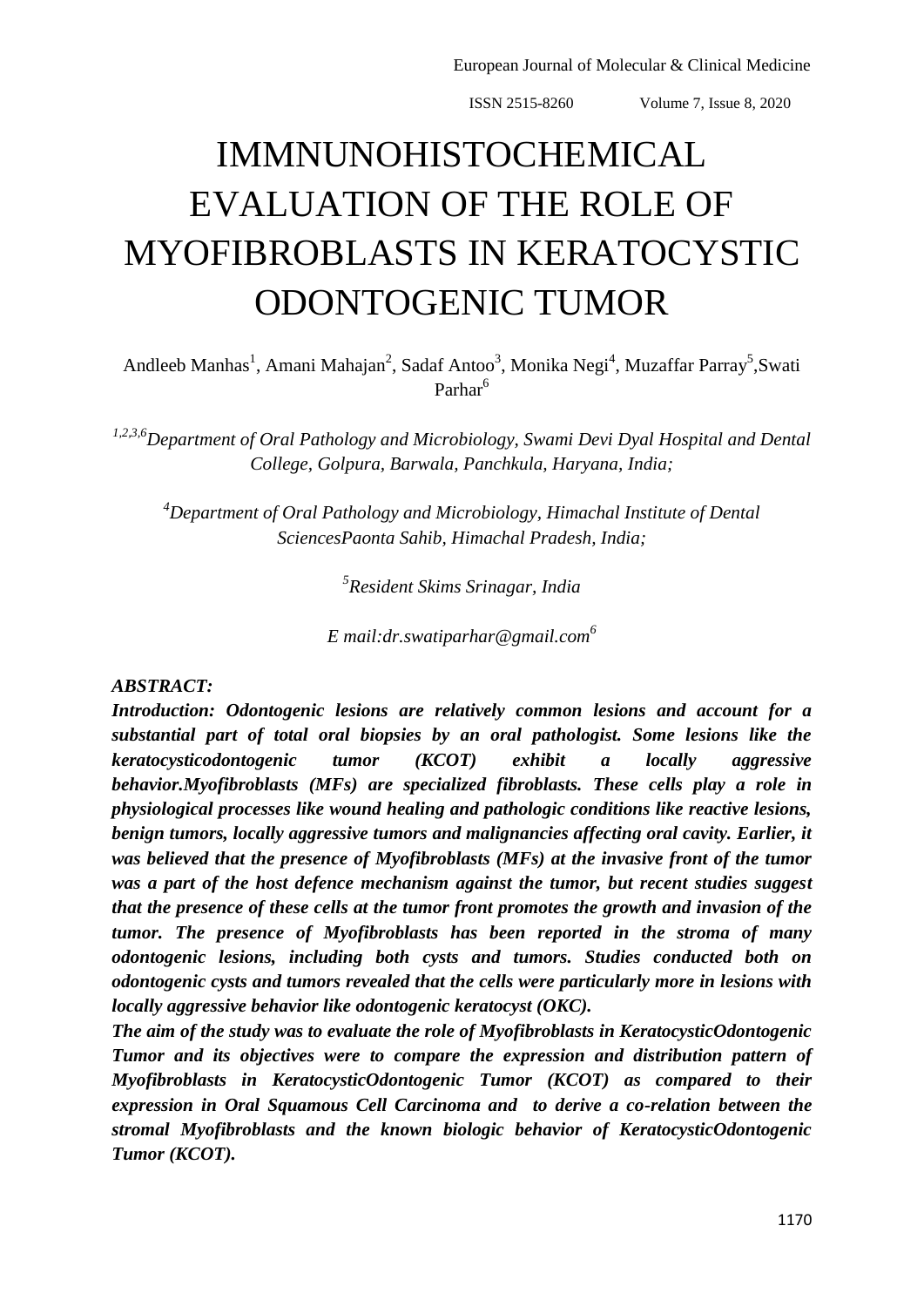*Material and Methods: The study specimen comprised of 30 Specimens of Keratocysticodontogenictumor(KCOT and10 Specimens of Oral Squamous Cell Carcinoma.*

*Results: 7 out of 30 (23.30%) of the slides of keratocysticodontogenic tumor showed intensely positive staining to α-sma and 16 out of 30 (53.30%) of the slides of keratocysticodontogenic tumor showed moderately positive staining to α-sma. 8 out of 10 (80.00%) of the slides of oral squamous cell carcinoma showed intensely positive staining toα-sma and 2 out of 10 (20.00%) of the slides of oral squamous cell carcinoma showed moderately positive staining to α-sma.*

*Conclusion: According to the results of our study, quantitative evaluation and pattern of MFs in KCOT which is accepted as aggressive odontogenic lesion shows positive results, but at the same time differs from that of OSCC. This suggests that there is a positive association of MFs and aggressiveness of the lesion at the growth front. To conclude, we feel that at this point of time, we can safely suggest that increase in number of Myofibroblasts and change in their distribution pattern are of great value in predicting the possible biologic behavior of such lesions, and may hold prognostic significance in the near future.* 

*KEY WORDS: α-sma, KCOT, MMPs, Ihc,alpha smooth muscle actin.*

#### **1. INTRODUCTION:**

Odontogenic lesions form a significant part of total biopsies which are received by an oral pathologist. They range from small reactive lesions to large aggressive and destructive  $l$ esions.<sup>1</sup> one of the common odontogenic lesions is Keratocysticodontogenic Tumor (KCOT). This lesion has been surrounded by controversies ever since its discovery in 1876. Though it was originally described as a cyst, Toller was the first one who suggested that it is a tumor and not a cyst. It is defined as a cystic intraosseous tumor of odontogenic origin, with a characteristic lining of parakeratinized stratified squamous epithelium and potentially aggressive behavior. It is commonly seen in  $2<sup>nd</sup>$  to  $3<sup>rd</sup>$  decade of life and has a male predilection.<sup>3</sup> Odontogenickeratocyst, thoughinitially considered to be a cystic lesion, it was classified as a benign neoplasm by the WHO in 2005 and was renamed as keratocysticodontogenic tumor. This decision was taken due to its locally aggressive behavior and high recurrence potential and its association with genetic and chromosomal abnormalities.<sup>1,4.</sup> However, it was again reclassified as a cyst in cyst in the current  $2017$ classification of odontogenic lesions by the WHO. Never the less, this lesion has remained an enigma for the oral pathologists as several authors still consider it to be a tumor. Myofibroblasts are a type of specialized fibroblasts which have smooth muscle like features. Gibbani, first observed them in granulation tissue under an electron microscope.<sup>5,6</sup> These cells are large spindle shaped with long cytoplasmic processes, amphophilic cytoplasm and indented nuclei with conspicuous nucleoli.<sup>7</sup> Their role in physiological as well as pathological processes is well established. They are found in pathologies like reactive lesions, benign tumors and malignancies affecting the oral cavity. Some of the authors have also called them as Cancer associated fibroblasts.<sup>10</sup> Myofibroblasts are thought to secrete several enzymes and matrix metalloproteinase, ( MMPs- 1,2,3,9,13, and 14) which lead to ECM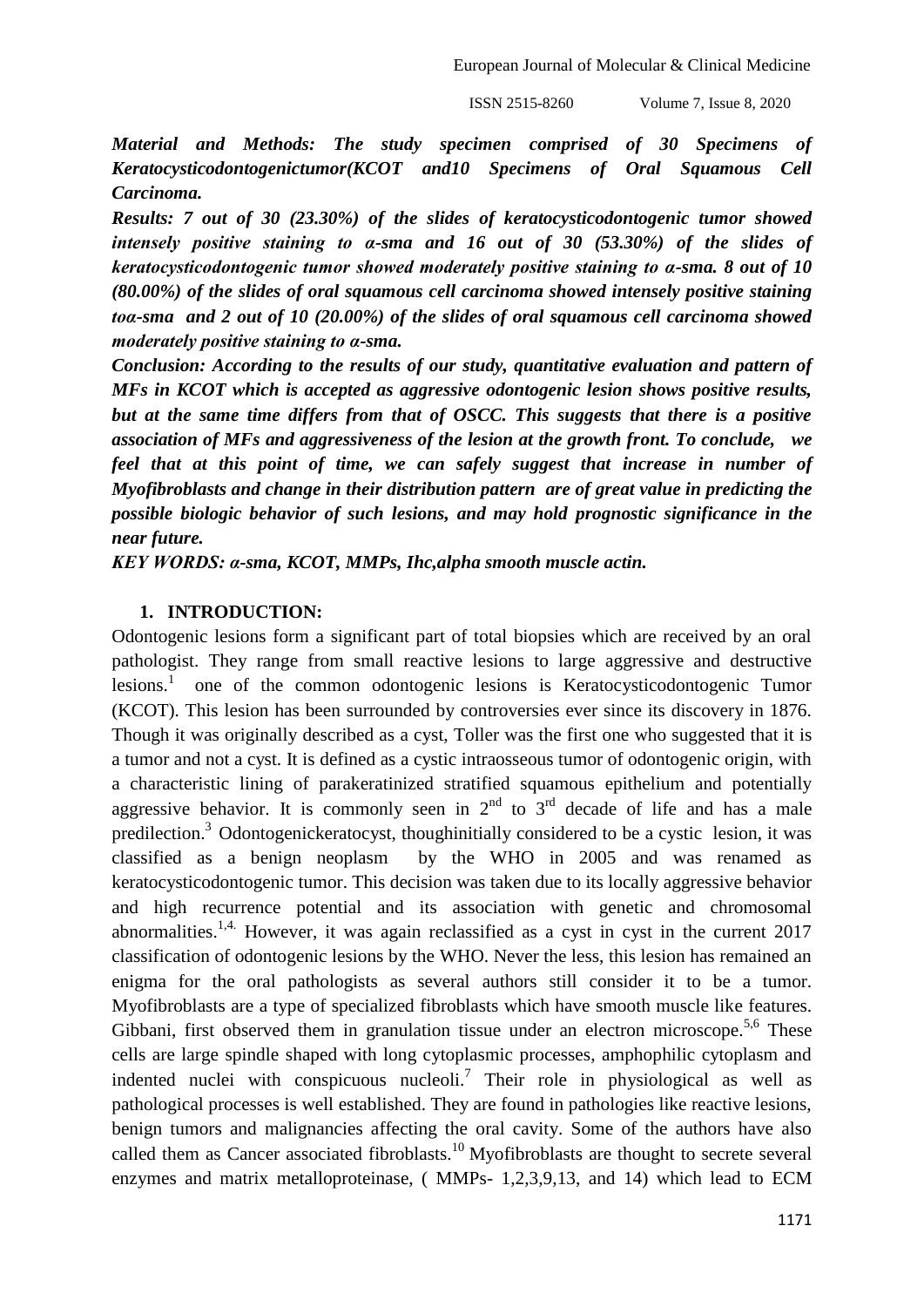degradation<sup>11</sup> as well as they release different growth factors such as PDGF, Basic Fibroblast Growth Factor, Keratinocyte Growth Factor, Stem Cell Factor, Epidermal Growth Factor, Granulocyte – Macrophage colony stimulating factor and cytokines. Recent studies have proposed that they promote tumor progression due to their ability to secrete several growth factors and enzymes.<sup>18</sup>The presence of Myofibroblasts has been reported in the stroma of many odontogenic lesions, including both cysts and tumors. Numerous reports in the literature suggest that these cells were particularly more in lesions with locally aggressive behavior like odontogenic keratocyst. (OKC).<sup>15</sup>Many studies were carried out to investigate the role of MFs in malignant neoplasms including oral squamous cell carcinoma, only a few studies have investigated their presence and role in odontogenic lesions.<sup>18</sup> The odontogenic keratocyst is one of the most aggressive known odontogenic cysts. KCOT although defined as benign is known to demonstrate locally aggressive behavior. Hence, this study was undertaken to investigate the presence of Myofibroblats (MFs) in Odontogenic Keratocyst and to correlate the same with the known and reported biological behavior of this lesion.

#### **2. MATERIAL AND METHODS:**

The study was carried out in the department of Oral Pathology and Microbiology of Swami Devi Dyal dental hospital and College, Barwala. Paraffin-embedded tissue specimens of Keratocysticodontogenic tumor were retrieved from the archives of the department of Oral Pathology and Microbiology of Swami Devi Dyal Hospital and Dental College, Barwala.

The study specimens included were categorized as follows:

**Group 1**: 30 Specimens of Keratocysticodontogenic tumor (KCOT).

**Group 2**: 10 Specimens of Oral Squamous Cell Carcinoma.

Data on patient age, gender, and lesion site was obtained from the biopsy requisition forms submitted. The tissue sections will be stained using the following methods:

- 1. Standard hematoxylin and eosin  $(H & E)$  stain; and
- 2. IMMUNOHISTOCHEMICAL STAINING USING PRIMARY MONOCLONAL ANTIBODY (primary mouse monoclonal antibody clone 1A4 also k/as asm-1) AS PER MANUFACTURER'S INSTRUCTIONS.

## **3. EQUIPMENT FOR MICROSCOPY AND IMAGE CAPTURE**

- 1. Olympus research microscope with CCD video camera
- 2. Q Capture pro 7 Image Analysis Software.

## **4.IMMUNOSTAINING EVALUATION**

- Ten representative fields were selected for counting in each of the  $\alpha$  SMA stained slides using a grid.
- Counting was performed using **binocular microscope** with a 10x eye piece and 40x objective.
- **The α\_SMA positive cells in theblood vessels were taken as internal control**.
- Those cells immediately surrounding the **blood vessel wall** were not counted. All other positively stained cells in each field were counted and their numbers were recorded**.**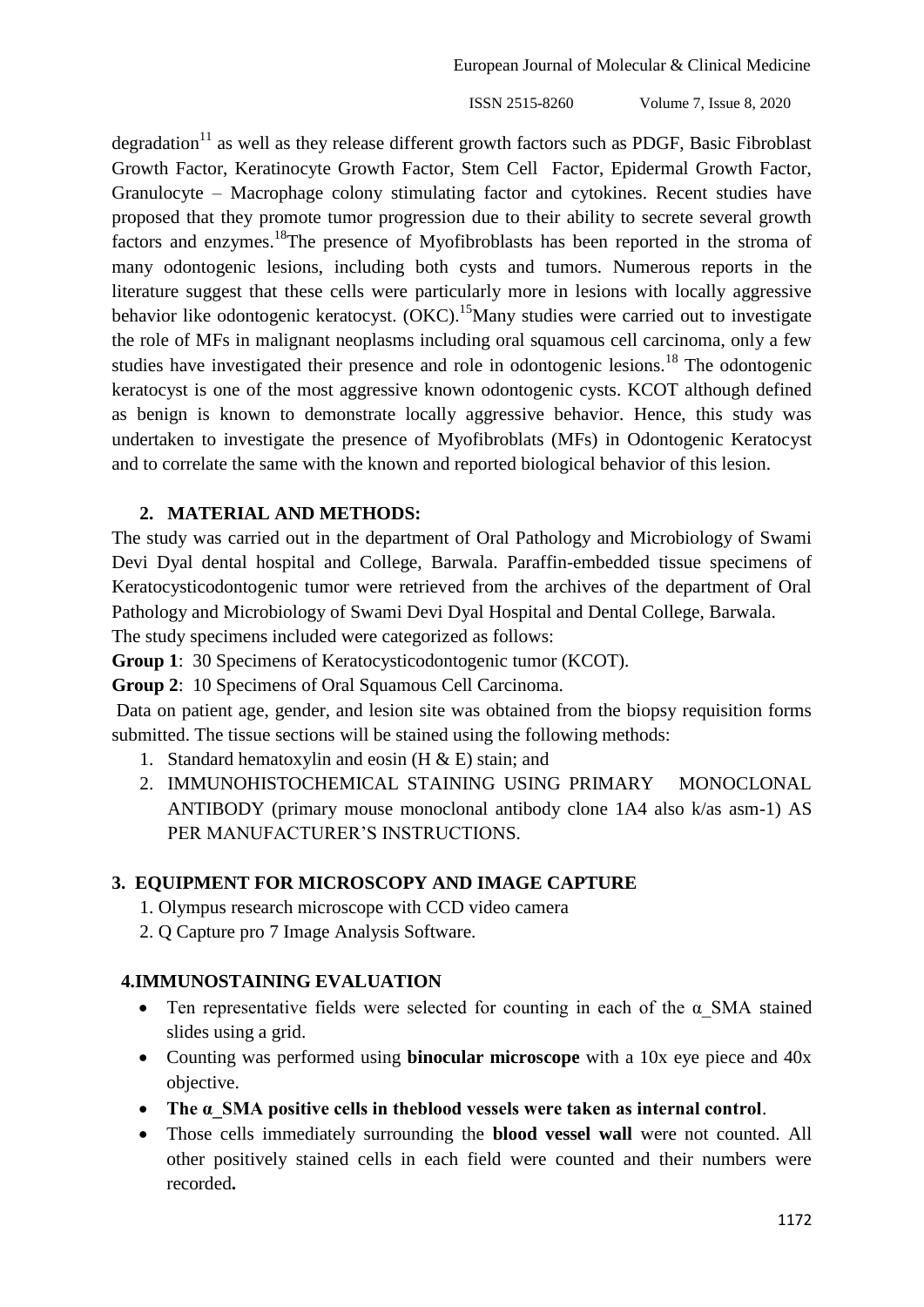- The total number of MFs in all the ten fields counted for a slide were calculated.
- The mean number of MFs were calculated.
- The percentage of  $\alpha$ -sma positive cells in each group was calculated by noting the number of positive and negative cases separately for each group.

The mean number of alpha sma positive cells per field were calculated as follows:

0 (**NIL)** = NO positively stained cells in the high-power field.

1 **(WEAK**) = 1-25% of the area per high power field showing positively stained cells.

2 (**MODERATE**) = 25-50% of the area per high power field showing positively stained cells.

3 (**INTENSE**) = 50-100% of the area per high power field showing positively

**The mean number of alpha sma positive cells per field were calculated using this abovementioned criterion with the use of a grid.**We also evaluated the varied arrangement of Myofibroblasts in KCOT and classified them according to the distribution and arrangement of Myofibroblasts as follows:

- FOCAL: If the myofibroblast had focal arrangement or had no special arrangement in the different areas of the stroma
- NETWORK: If they show vesicular nucleus and abundant cytoplasm arranged in multiple rows with an interwoven network of cytoplasmic extensions forming a network in the stroma.
- SPINDLE: If they are arranged in one or three rows in a regular order at the periphery of the neoplastic islands or in the connective tissue with distinctive cell margins around tumor islands and malignant tissue.

## **5. RESULTS:**

More than half of cases (53.30%) of keratocysticodontogenic tumor stained immunohistochemically for antibody to  $\alpha$ -SMA showed moderately positive staining, 23.30% showed intensely positive staining, 6.70% showed weakly positive staining and 16.70% showed negative staining to ALPHA SMOOTH MUSCLE ACTIN. This implies that few cases of KCOT may show locally aggressive and infiltrative behavior. Majority of cases (80%) of oral squamous cell carcinoma exhibited intensely positive staining and only a few cases 9 (20%) showed moderately positive staining to ALPHA SMOOTH MUSCLE ACTIN. that in a comparison of staining of Odontogenic Keratocyst and oral squamous cell carcinoma, more intensely positive staining was seen in oral squamous cell carcinoma (80%) as compared to that in the keratocysticOdontogenic tumor group (23.3%); whereas moderatelypositive staining was more common in the keratocysticOdontogenic tumor group (53.3%), as compared to the positive control group (20%) which is in accordance with the literature.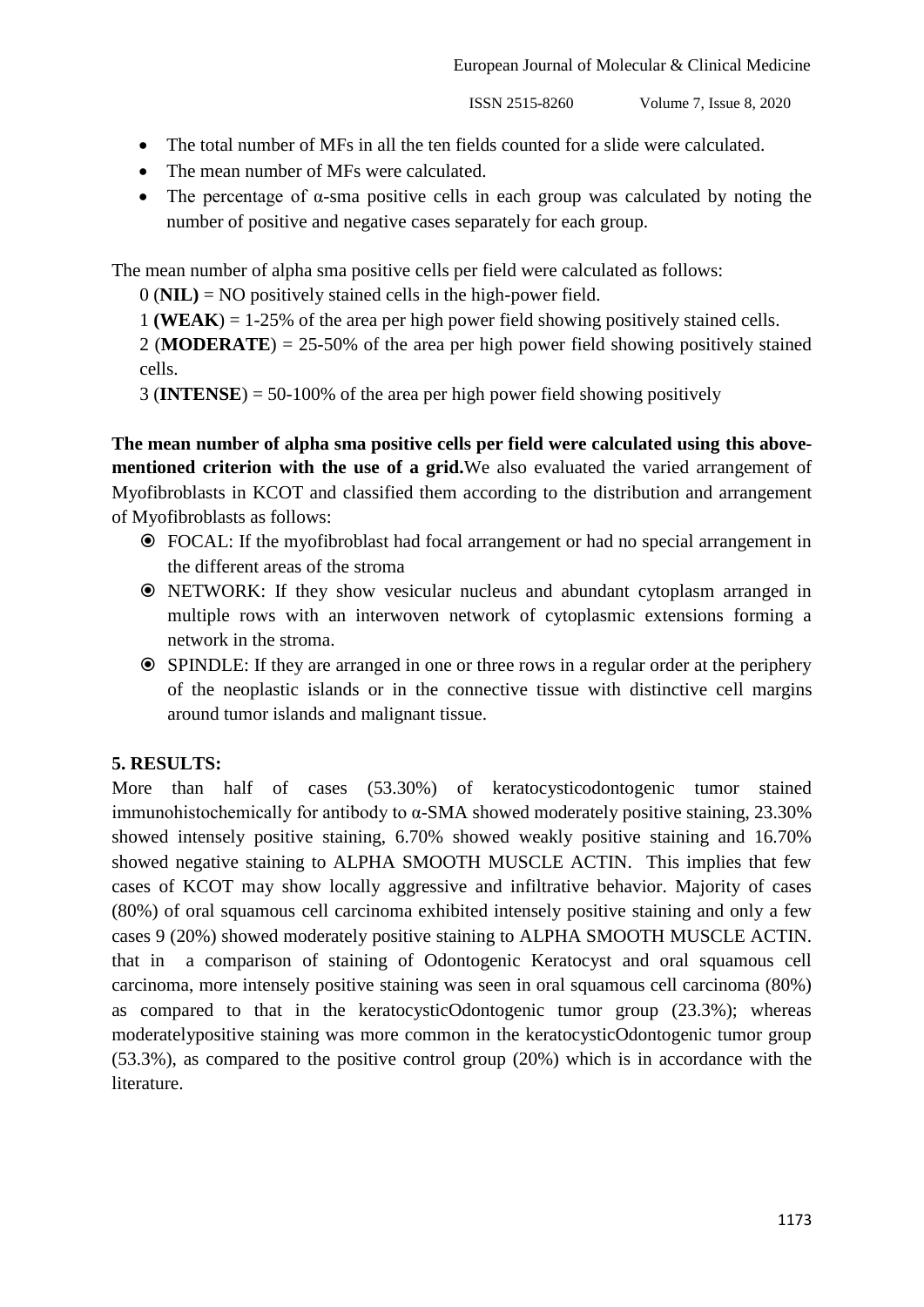# TABLE 1

# SHOWING COMPARISON OF POSITIVITY TO ALPHA SMOOTH MUSCLE ACTIN STAINING BETWEEN ODONTOGENIC KERATOCYST AND ORAL SQUAMOUS CELL CARCINOMA.

| % OF POSITIVITY * Group Crosstabulation                |                               |                                                               |                                                  |                                                  |                |  |
|--------------------------------------------------------|-------------------------------|---------------------------------------------------------------|--------------------------------------------------|--------------------------------------------------|----------------|--|
|                                                        |                               |                                                               | Group                                            |                                                  |                |  |
|                                                        |                               |                                                               | <b>MYOFIBROBLA</b><br>ST COUNT IN<br><b>KCOT</b> | <b>MYOFIBROBLA</b><br>ST COUNT IN<br><b>OSCC</b> | <b>Total</b>   |  |
|                                                        | <b>Intense</b>                | Coun<br>t                                                     | $\overline{7}$                                   | 8                                                | 15             |  |
|                                                        |                               | $\frac{0}{0}$<br>withi<br>$\mathbf n$<br>Grou<br>$\mathbf{p}$ | 23.30%                                           | 80.00%                                           | 37.50%         |  |
|                                                        | <b>Moderat</b><br>$\mathbf e$ | Coun<br>t                                                     | 16                                               | $\mathbf{2}$                                     | 18             |  |
| $\frac{0}{0}$<br>OF<br><b>POSITIVIT</b><br>$\mathbf Y$ |                               | $\frac{0}{0}$<br>withi<br>$\mathbf n$<br>Grou<br>$\mathbf{p}$ | 53.30%                                           | 20.00%                                           | 45.00%         |  |
|                                                        | <b>Nil</b><br>Weak            | Coun<br>t                                                     | 5                                                | $\boldsymbol{0}$                                 | 5              |  |
|                                                        |                               | $\frac{0}{0}$<br>withi<br>$\mathbf n$<br>Grou<br>$\mathbf{p}$ | 16.70%                                           | 0.00%                                            | 12.50%         |  |
|                                                        |                               | Coun<br>t                                                     | $\overline{2}$                                   | $\boldsymbol{0}$                                 | $\overline{2}$ |  |
| within<br>$\frac{0}{0}$<br>Group                       |                               |                                                               | 6.70%                                            | 0.00%                                            | 5.00%          |  |
| <b>Total</b>                                           |                               | Coun<br>t                                                     | 30                                               | 10                                               | 40             |  |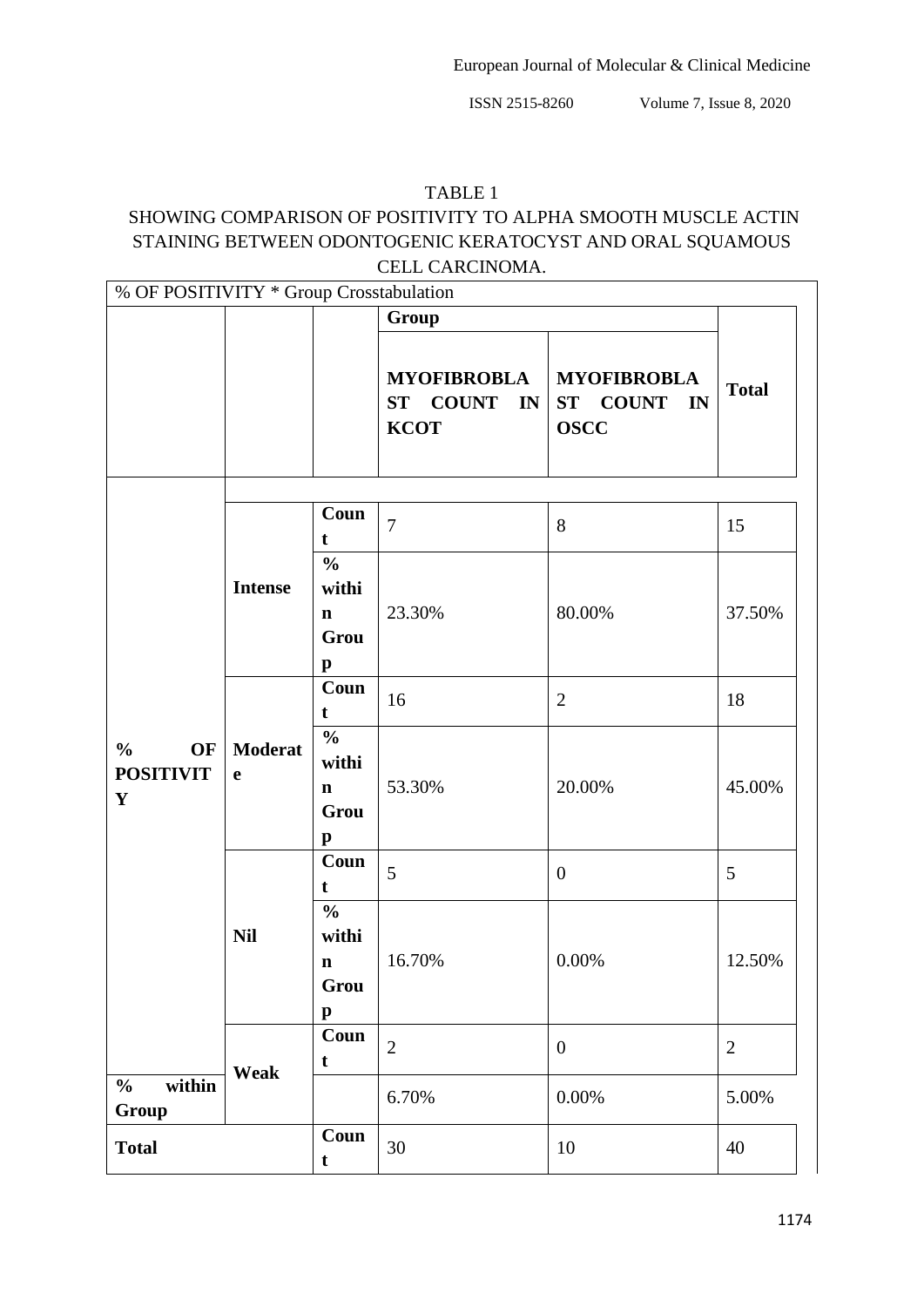#### European Journal of Molecular & Clinical Medicine

ISSN 2515-8260 Volume 7, Issue 8, 2020

|  | $\frac{6}{9}$<br>withi<br>n<br>Grou<br>p | 100.00% | 100.00% | 100.00<br>% |  |
|--|------------------------------------------|---------|---------|-------------|--|
|--|------------------------------------------|---------|---------|-------------|--|

This table shows that shows that a comparison of staining of OdontogenicKeratocyst and oral squamous cell carcinoma that maximum cases of KCOT exhibited moderately positive staining to alpha smooth muscle actin where as majority of cases of OSCC exhibited intensely positive staining to alpha smooth muscle actin.

#### TABLE 2

# SHOWING COMPARISON OF THE DISTRIBUTION PATTERN OF MYOFIBROBLASTS BETWEEN ODONTOGENIC KERATOCYST AND ORAL SQUAMOUS CELL CARCINOMA

|  |                |                         | % OF POSITIVITY * Group Crosstabulation |                                                       |              |
|--|----------------|-------------------------|-----------------------------------------|-------------------------------------------------------|--------------|
|  |                |                         | Group                                   |                                                       |              |
|  |                |                         | <b>PATTERN</b><br>IN                    | MYOFIBROBLAST   MYOFIBROBLAST<br><b>PATTERN</b><br>IN | <b>Total</b> |
|  |                |                         | <b>KCOT</b>                             | <b>OSCC</b>                                           |              |
|  |                |                         |                                         |                                                       |              |
|  | <b>FOCAL</b>   | Count                   | 8                                       | $\overline{0}$                                        | 8            |
|  |                | $\frac{6}{6}$           |                                         |                                                       |              |
|  |                | within                  | 26.70%                                  | 0.00%                                                 | 20.00%       |
|  |                | Group                   |                                         |                                                       |              |
|  |                | Count                   | 5                                       | $\overline{7}$                                        | 12           |
|  | <b>NETWORK</b> | $\frac{0}{0}$           |                                         |                                                       |              |
|  |                | within                  | 16.70%                                  | 70.00%                                                | 30.00%       |
|  |                | Group                   |                                         |                                                       |              |
|  | <b>SPINDLE</b> | Count                   | 12                                      | 3                                                     | 15           |
|  |                | $\frac{0}{0}$<br>within | 40.00%                                  | 30.00%                                                | 37.50%       |
|  |                | Group                   |                                         |                                                       |              |
|  |                | Count                   | 5                                       | $\overline{0}$                                        | 5            |
|  | <b>NONE</b>    |                         | 16.70%                                  | 0.00%                                                 | 12.50%       |
|  |                | <b>Count</b>            | 30                                      | 10                                                    | 40           |
|  | <b>Total</b>   | $\frac{0}{0}$           |                                         |                                                       |              |
|  |                | within                  | 100.00%                                 | 100.00%                                               | 100.00%      |
|  |                | Group                   |                                         |                                                       |              |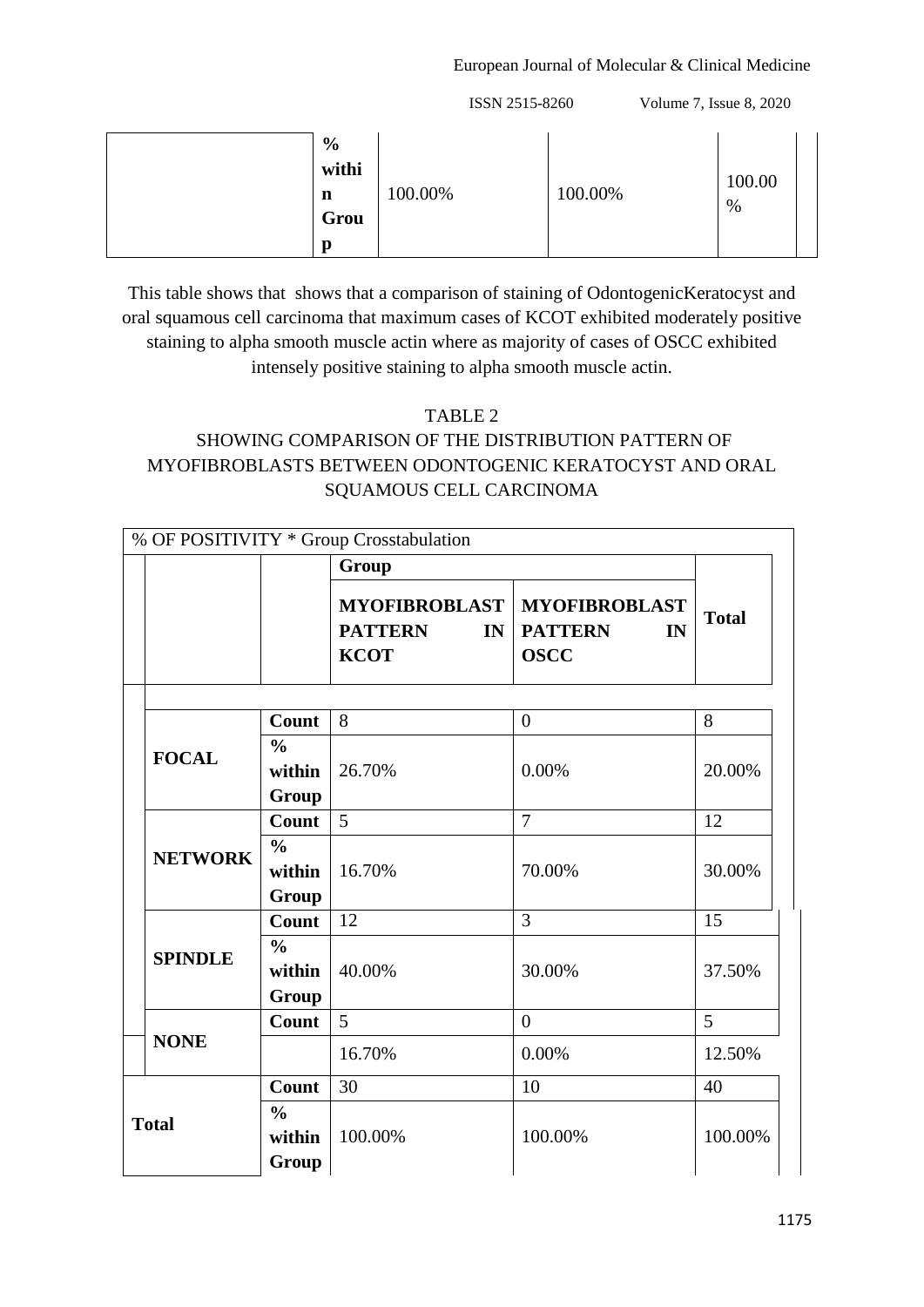#### European Journal of Molecular & Clinical Medicine

ISSN 2515-8260 Volume 7, Issue 8, 2020

This table shows that a comparison of the distribution pattern of Myofibroblasts between OdontogenicKeratocyst and oral squamous cell carcinoma.maximum cases of KCOT exhibited spindle distribution pattern where as majority of cases of OSCC exhibited *network distribution* pattern of myofibroblasts.

# GRAPH 1 COMPARISON OF POSITIVITY TO ALPHA SMOOTH MUSCLE ACTIN STAINING BETWEEN ODONTOGENIC KERATOCYST AND ORAL SQUAMOUS CELL CARCINOMA.



GRAPH 2 COMPARISON OF THE DISTRIBUTION PATTERN OF MYOFIBROBLASTS BETWEEN ODONTOGENIC KERATOCYST AND ORAL SQUAMOUS CELL CARCINOMA.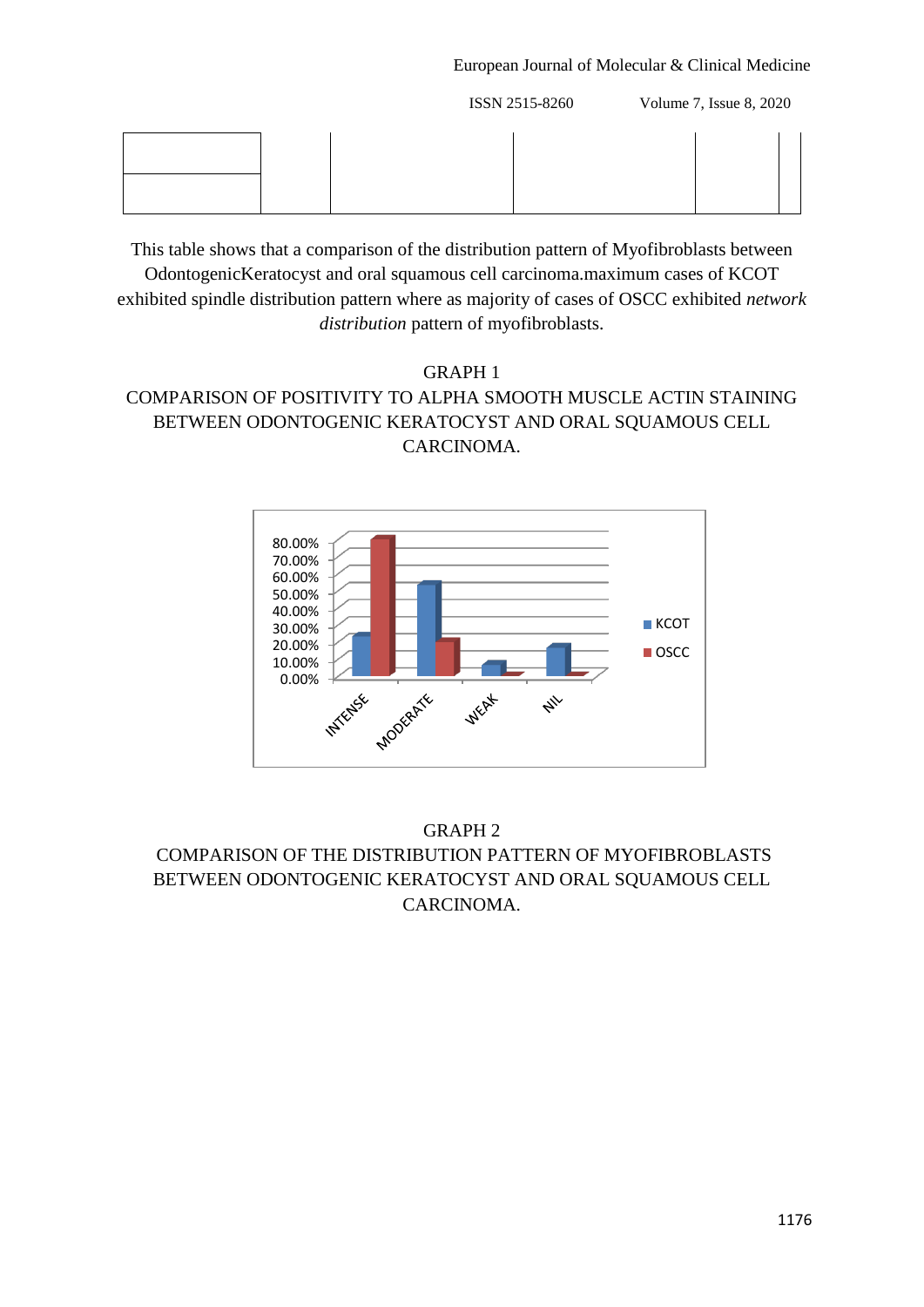European Journal of Molecular & Clinical Medicine





PICTURE 1:This picture shows an immunohistochemically stained section of keratocysticodontogenic tumor (40x) showing Myofibroblasts in a spindle distribution pattern.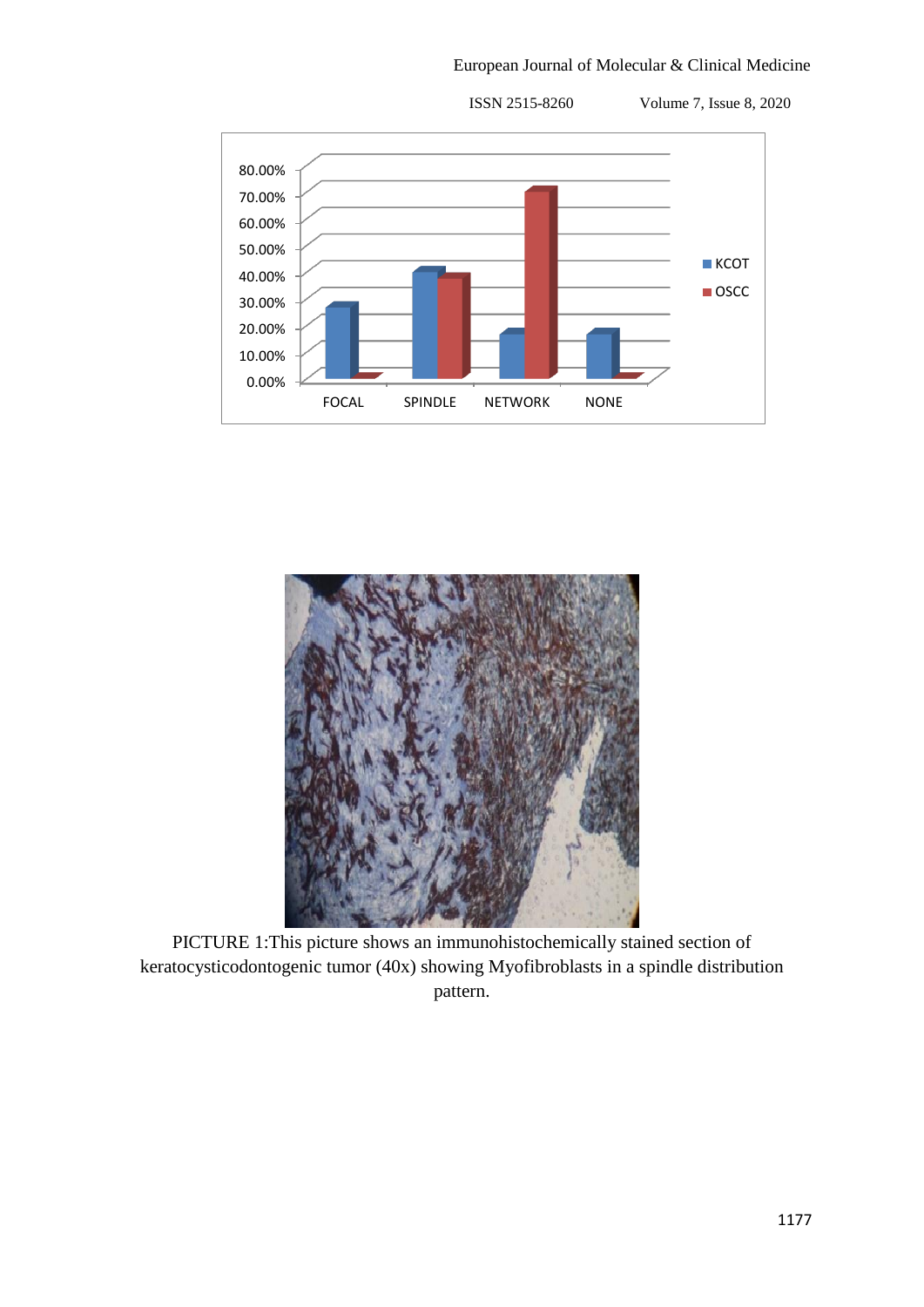

PICTURE 2: This picture shows an immunohistochemically stained section of keratocysticodontogenic tumor (40X)showing intensely positive staining of myofibroblasts in Network distribution pattern.



PICTURE 3: This picture shows immunohistochemically stained section of keratocysticodontogenic tumor (40x) showing α-sma positive blood vessel in the stroma.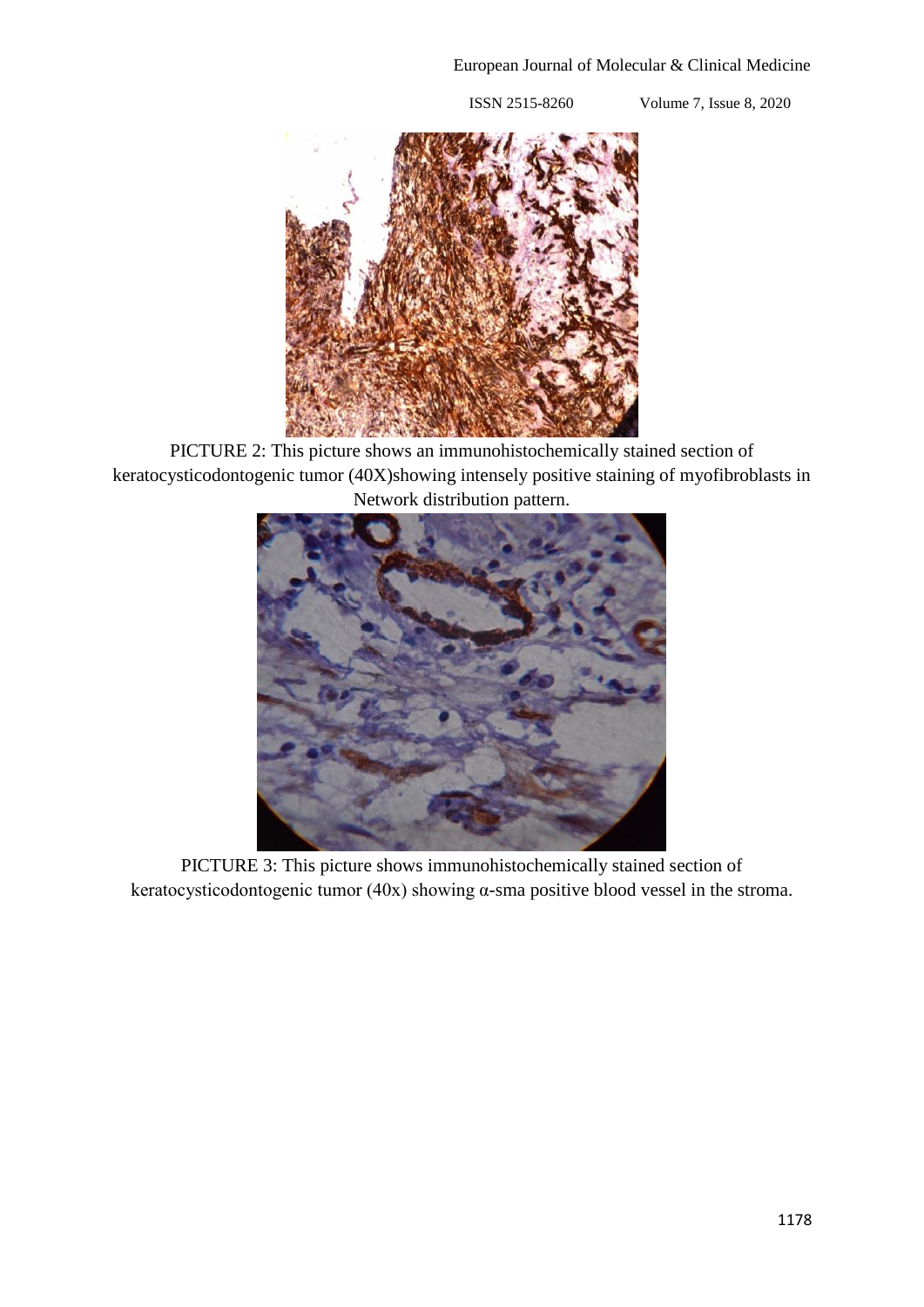

PICTURE 4:This picture shows an immunohistochemically stained section of keratocysticodontogenic tumor showing weakly positive staining for Myofibroblasts**.**(40x)

## **6. DISCUSSION:**

Myofibroblasts (MFs), first observed by "Gibbani" in granulation tissue during wound healing are specialized fibroblasts that possess contractile functions, and are thought to develop from Fibroblasts under conditions of stress. It has been thoughtthese cells play a role in physiological processes like wound healing and pathologic conditions like reactive lesions, benign tumors, locally aggressive tumors and malignancies affecting oral cavity. Their prominent appearance in neoplastic lesions lead to the supposition that they probably have some role to play in the pathology of some lesions, Their association in neoplastic conditions has been so widely studied in a short span of time, that some investigators refer to these cells as **Cancer Associated Fibroblasts.**It is now evident that MFs arise from variety of sources, and do not have a common origin, as was previously thought. The various sources include leukocytes, fibroblasts, vascular smooth muscle cells, pericytes. However, the major source of MFs in whatever lesion they appear is the fibroblast. Alpha-smooth muscle actin (alpha-SMA) is the actin isoform that predominates within vascular smooth-muscle cells and plays an important role in fibrogenesis. Myofibroblasts are metabolically and morphologically distinctive fibroblasts expressing alpha-SMA, and their activation plays a key role in development of the fibrotic response. The expression of alpha-SMA correlates with the activation of Myofibroblasts. Alpha Smooth Muscle Actin has been described as the most relevant molecule in identifying differentiated fibroblasts. Myofibroblasts were identified by immunohistochemical detection of alpha smooth muscle actin through numerous studies in a variety of pathological conditions including Oral Squamous Cell Carcinoma, Dysplasia, Verrucous Carcinoma (VC) and Oral Submucous Fibrosis (OSMF).

The OdontogenicKeratocyst has been a lesion of interest to the Oral Pathologist, ever since its first report by**Philipsen in 1952** . From its initial description as a Primordial cyst to its more recent classification as a benign tumor by the WHO in 2005, it has presented as a lesion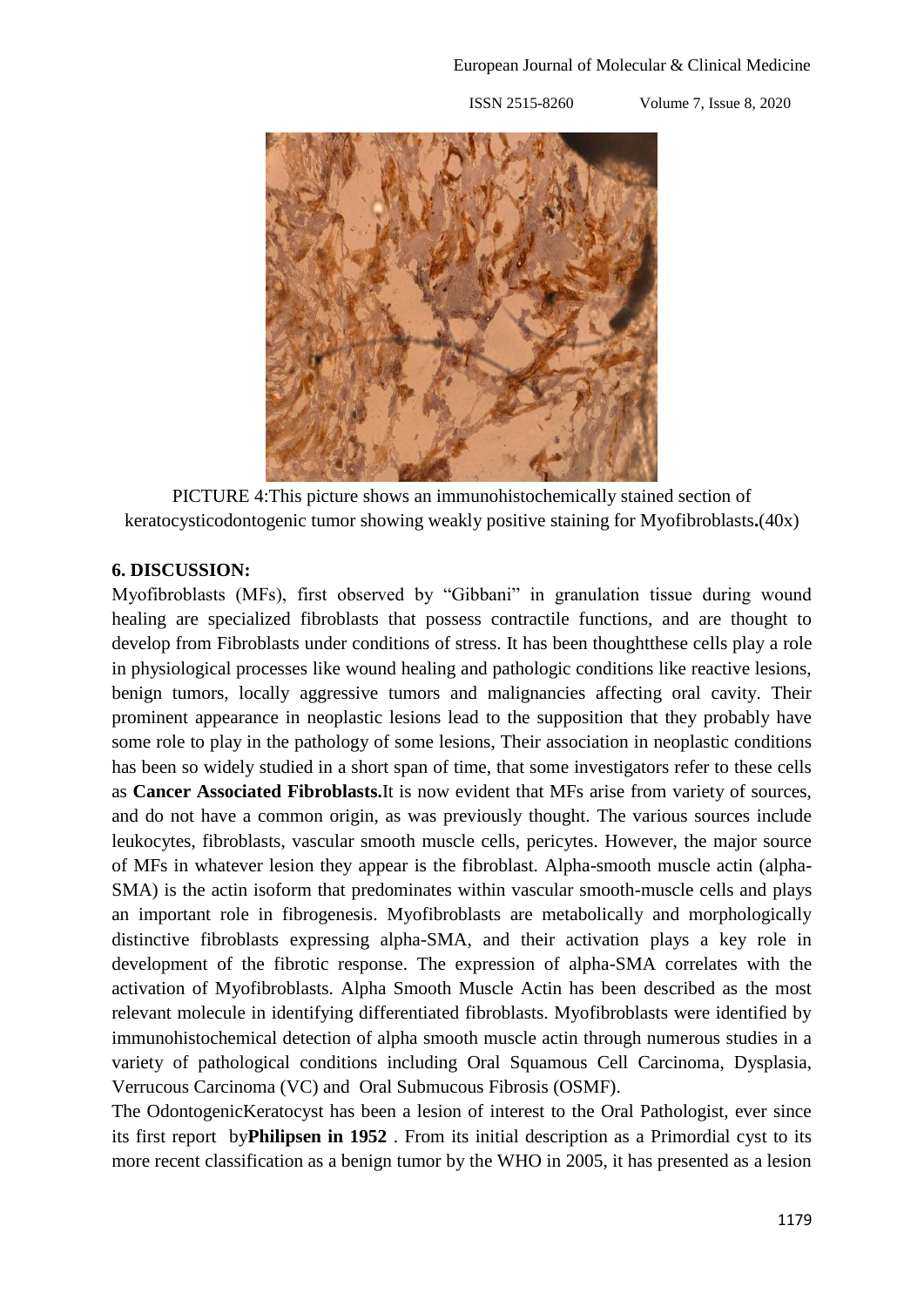whose nature has intrigued and confused us for decades. Over the years, the epithelial features of this lesion have been widely studied. However, it is intriguing to suppose that the epithelial morphology is, in many instances, a response to underlying meachanisms. Numerous studies have been undertaken in the recent past on the presence of altered fibroblasts (myofibroblasts) in the stroma of Oral Squamous Cell Carcinoma. In general, it is said that the stroma is necessary for the maintenance of the epithelium. This statement reflects, a supportive but passive role of the connective tissue. However recent studies show that alteration of stromal component resulting from neoplastic changes in the adjacent epithelium includes the appearance of Myofibroblasts. TGF- β1 and PDGF released by neoplastic cells, even at pro-invasive state are responsible for differentiation of Myofibroblasts. TGF- β1 is extremely chemotactic for fibroblasts. Cancer cells secrete TGFβ1andfibroblasts migrate towards them, leading to their transdifferentiation into Myofibroblasts. These cells in turn, produce several factors and proteineases that together promote invasion and growth of neoplastic cells.

Myofibroblasts also are thought to secrete matrix metalloproteases which contribute to the destruction of the ECM facilitating tumor growth .Due to their ability to modify ECM, MFs are thought to actively participate in both tumor invasion and metastasis.It has been suggested that these myofibroblasts secrete **Fibroblast activation proteins (FAP**).Fibroblast activation proteins are a member of serine protease family, selectively expressed in the stromal fibroblast associated with epithelial cancers. The proteolytic activity of FAP has been shown to support tumor growth and proliferation. The expression of FAP on cell surface has dramatic effects on the motility, matrix degradation and invasive behaviour of cells.<sup>14</sup>Thepresence of myofibroblasts has been co-related with aggressiveness of the oral squamous cell carcinomas but the role of Myofibroblasts in epithelial odontogenic cyst has not been thoroughly investigated till now. As mentioned previously that KeratocysticOdontogenic Tumor although benign are known to demonstrate locally aggressive behavior and as few studies that have shown that it KCOT shows certain molecular genetic alterations that are also present in some neoplasms. Therefore, we attempted to study their presence in the stroma of the Keratocysticodontogenic tumor in order to determine if this variant could be helpful in determining the course and prognosis of the lesion. Though, all slides would have staining of the blood vessel wall as a positive internal control, we also thought it best to have a separate positive control group (of Oral Squamous Cell carcinoma lesions).

Further more, **Priya J et. al**  $(2014)^2$  have described varied arrangement of Myofibroblasts in pathologic lesions, and have classified them according to the distribution and arrangement of the Myofibroblasts into:

- FOCAL: If the myofibroblast had focal arrangement or had no special arrangement in the different areas of the stroma
- NETWORK: If they show vesicular nucleus and abundant cytoplasm arranged in multiple rows with an interwoven network of cytoplasmic extensions forming a network in the stroma.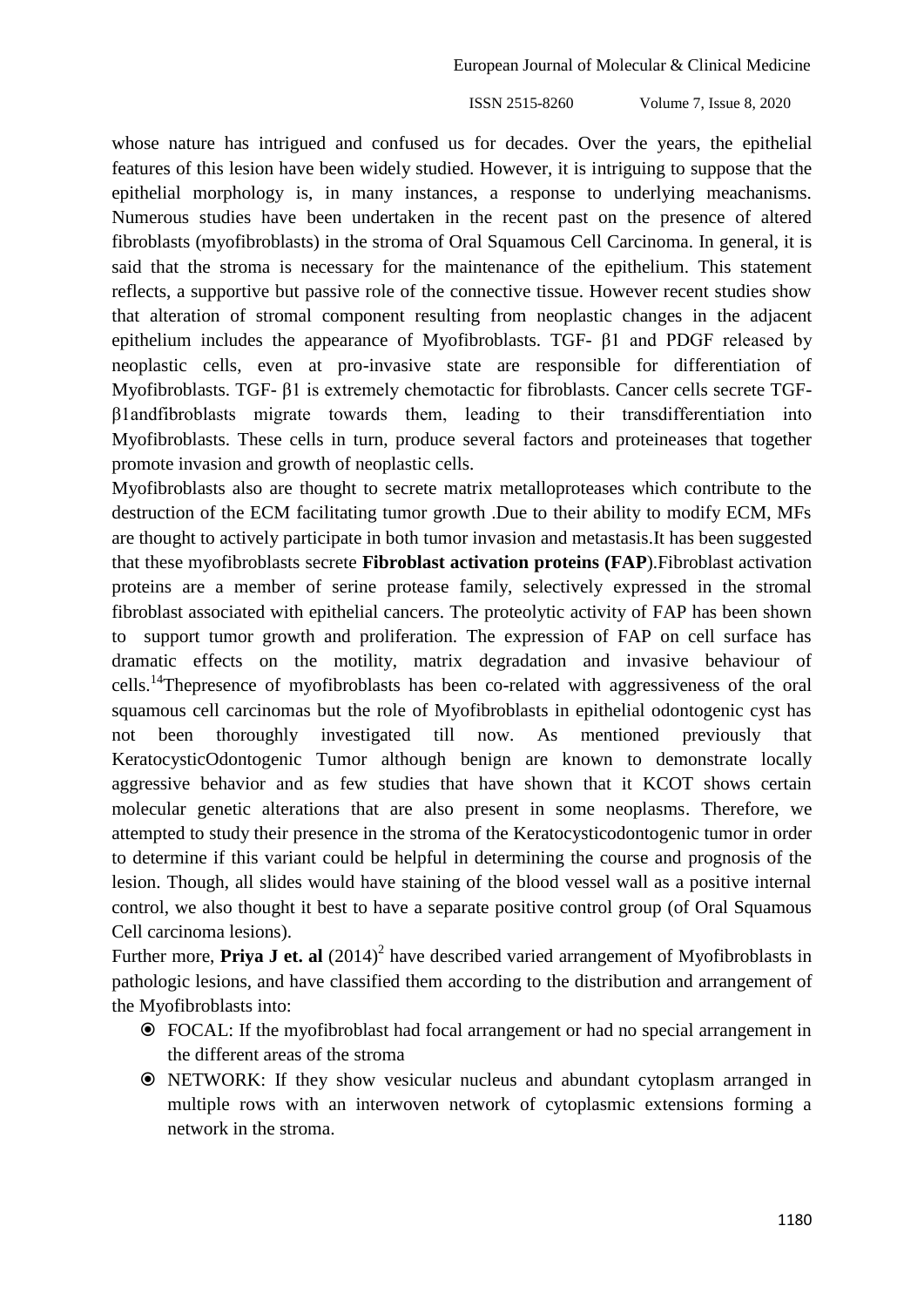SPINDLE: If they are arranged in one or three rows in a regular order at the periphery of the neoplastic islands or in the connective tissue with distinctive cell margins around tumor islands and malignant tissue.

Those of the positive cases, 23.30% showed intense staining, 53.30% showed moderate staining and 6.70% showed weak staining to α-SMA. We saw *focal, spindle* as well as *network* patterns, where 30% of the slides were showing *spindle and 26.70%* **showed** *focal patterns*, whereas few slides (16.70%) exhibited network pattern. From the control group ( oral squamous cell carcinoma), 10 out of 10 samples showed positive staining. 80% of the cases demonstrated intense and 20% demonstrated moderate staining to α-SMA. The pattern which was seen in the control group was predominantly of *network* followed by *spindl*e type. This finding co-related well with the fact that some KeratocysticOdontogenic tumors behave more aggressively than others. **Gabhane H.M.et al.**  $(2015)^{19}$  stated that the stroma is not only responsible for the support and maintenance of the epithelial tissue but it also plays a role in the aggressive behavior of these lesions. **KCOT** contains numerous myofibroblasts in their stroma, as seen in our study which is similar with that found in cases of OSCC. **Roy and Swati** in another study evaluated stromal myofibroblasts expression in keratocysticodontogenic Tumor and orthokeratinizedOOC and found that the mean number of alpha SMA positive cells in the connective tissue of KCOT was significantly higher than that in OOC and stated that the two cysts not only differ in the epithelial characteristics, but also in the stromal wall component. This increased number of Myofibroblasts in KCOT correlates with its aggressive biological behaviour, a finding that was corroborated by our study. Based on these findings, we find it reasonable to assume that a positive link can be established between the number of Myofibroblasts in the stroma and the aggressiveness of the odontogenic cyst.

#### **7. CLINICAL SIGNIFICANCE**:

Numerous studies in the literature have established the fact that the presence of Myofibroblasts in the stroma of various lesions correlate directly with the aggressive behavior of these lesions. KCOT contains numerous Myofibroblasts in the stroma, as seen in our study, thus this can be clinically implied to predict the biological behavior, growth and progression of this lesion and this observation can therefore can hold prognostic significance in the future.

#### **8. LIMITATIONS:**

The limitation of this study was its small sample size and further studies comprising of a larger sample size are required to further establish the role of Myofibroblasts in Kcot and its relation with the known aggressive biological behavior of this lesion.

#### **9. CONCLUSION:**

Myofibroblasts, discovered recently have received widespread interest as is is supposed that they may hold the key to predicting the nature of progress of a lesion, and thus may have prognostic significance. This is important, not only from an academic standpoint, but also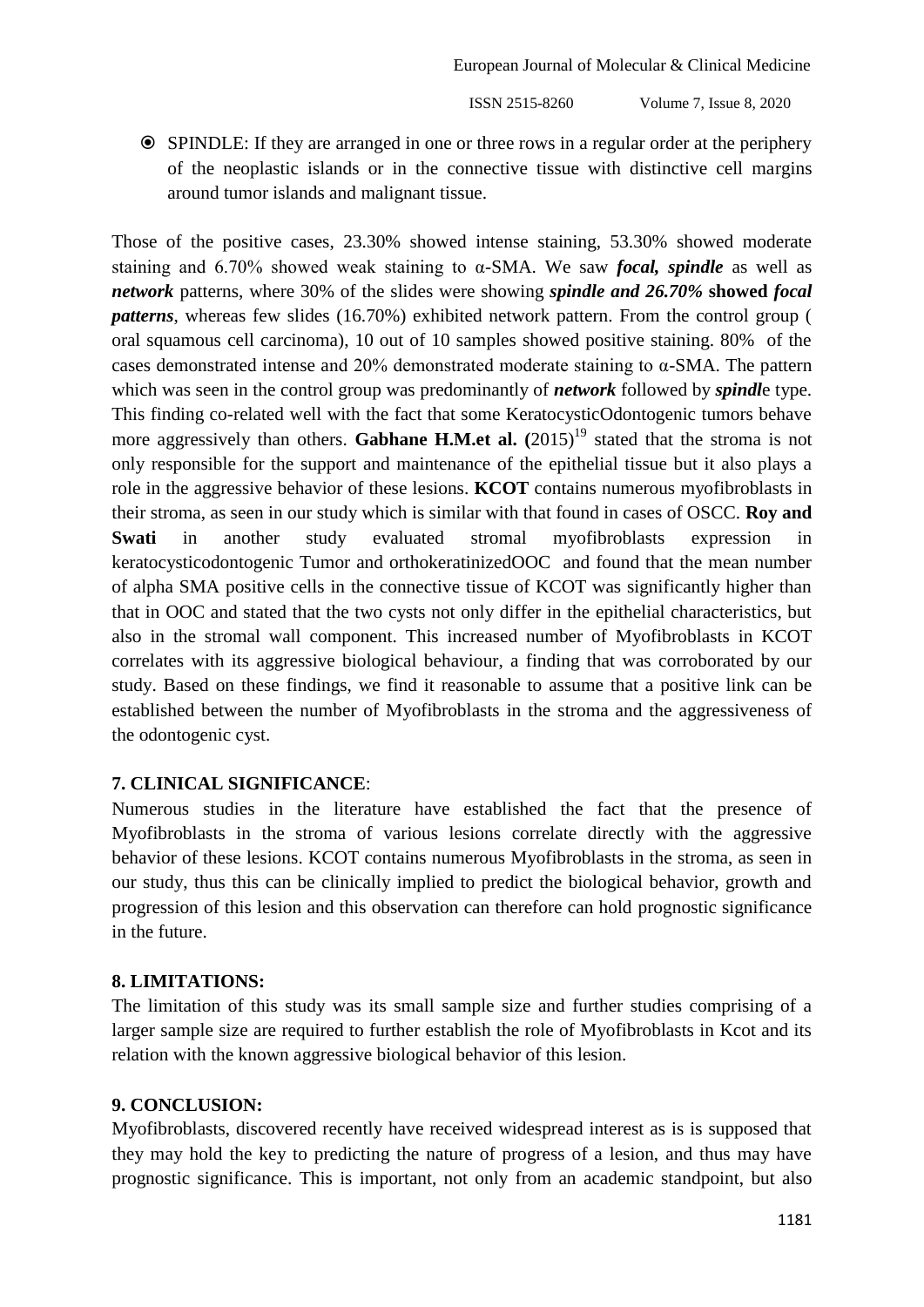European Journal of Molecular & Clinical Medicine

ISSN 2515-8260 Volume 7, Issue 8, 2020

from a clinical viewpoint, and it has direct implications on treatment protocol. In our study, we found positive staining for Myofibroblasts in 83.3 %age of the lesions stained positively for alpha SMA. Also, we found a predominantly spindle shaped pattern in KCOT, as compared to a predominantly network pattern in OSCC cases. Therefore, according to the results of our study, quantitative evaluation and pattern of MFs in KCOT which is accepted as aggressive odontogenic lesion shows positive results, but at the same time differs from that of OSCC. This suggests that while there is a positive association of MFs and aggressiveness of the lesion at the growth front, but the aggressiveness is not comparable to cancer, which is a well established clinical fact. To conclude, we feel that at this point of time, we can safely suggest that increase in number of Myofibroblasts and change in their distribution pattern are of great value in predicting the possible biologic behavior of such lesions, and may hold prognostic significance in the near future.

#### **10. REFERENCES:**

- [1] Nayak MT, [SinghA](http://www.ncbi.nlm.nih.gov/pubmed/?term=Singh%20A%5Bauth%5D) , [Singhvi](http://www.ncbi.nlm.nih.gov/pubmed/?term=Singhvi%20A%5Bauth%5D) A, and Rohit Sharma. Odontogenic Keratocyst: What is in the name? J Nat Sci Biol Med. 2013 Jul-Dec; 4(2): 282–285.
- [2] Priya J, Satish B, Bhagyalaxmi H, Madhuri C, Mahesh D.Comparison of Immnunoexpression of α-SMA in inflamed and non-inflamed odontogenickeratocyst and Ameloblastoma .International journal of Applied Dental sciences 2014;1(1):5-10
- [3] Okamoto E, Kikuchi K, Miyazaki Y etal.Significance of podoplanin expression in keratocysticodontogenic tumor. J Oral Pathol Med 2010; 39: 110–114.
- [4] Shafer, Hine, Levy. Shafer's Textbook of Oral Pathology.  $7<sup>th</sup>$  EditionElsevier, Delhi 2006
- [5] Tomasek JJ, Gabbiani G, Hinz B, Chaponnier C, Brown AR. Myofibroblasts and mechano regulation of connective Tissue remodelling. Molecular Cell Biology 2002;3:349-63
- [6] Gabbiani G, Ryan GB, Majno G. Presence of modified fibroblasts in granulation tissue and their possible role in wound contraction. Experientia 1971;27:549-50
- [7] Pinisetti S, Manyam R, Suresh B. "Myofibroblasts in oral lesions: A review". Journal of Oral Maxillofacial Pathology 2014;18(1):52-7.
- [8] Shirol PD, Shirol DD. "Myofibroblasts in Health and Disease". International Journal of Oral & Maxillofacial Pathology 2012;3(1):23-7.
- [9] Bagul N, Ganjre A, Goryawala SN, Kathariya R, Dusane S. Dynamic role of myofibroblasts in oral lesions. World Journal of Clinical Oncology 2015 December 10;6(6):264-71.
- [10] Bello IO, Vered M, Dayan D, DobriyanA, Yahalom R, Alanen K et al. Cancerassociated fibroblasts, a parameter of the tumor microenvironment,overcomes carcinoma-associated parameters in the prognosis of patients with mobile tongue cancer. Oral Oncology. 2011; 47:33–38.
- [11] Otranto M, Sarrazy V, Bonté F, Hinz B, Gabbiani G, Desmoulière A. The role of the myofibroblast in tumor stroma remodeling. Cell Adhesion Migration 2012; 6:203- 219.